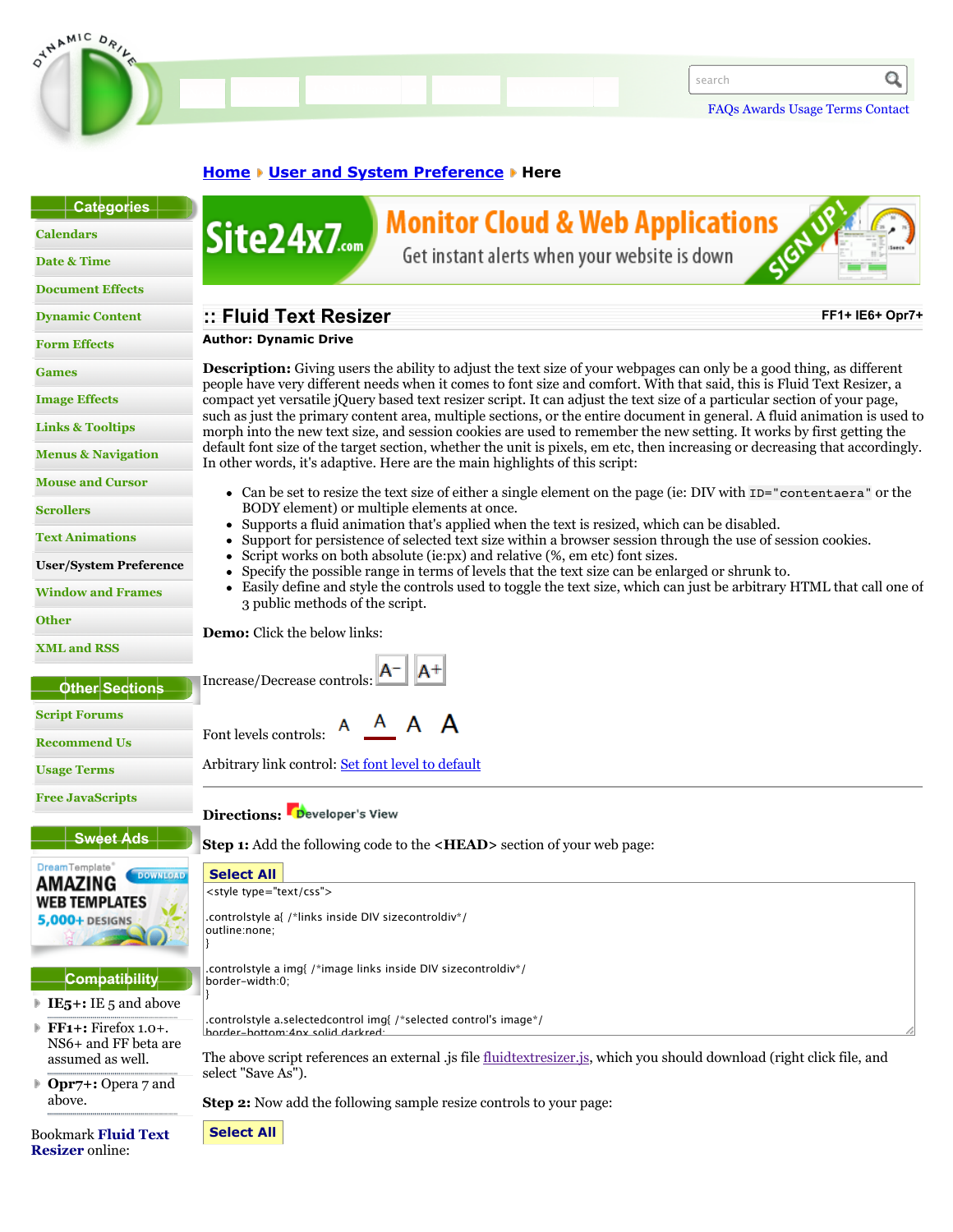[Bookmark](http://www.dynamicdrive.com/bookmark.php?site=deli) to del.icio.us





 $+1$ 

<div id="sizecontroldiv" class="controlstyle">

Increase/Decrease controls: <a href="#smaller"><img src="fontminus.gif" /></a> <a href="#bigger"><img src="fontplus.gif" />  $<$ /a> <br /> /> <br />

Font levels controls: <a href="#fontsize-1"><img src="-1.gif" /></a> <a href="#fontsize0"><img src="0.gif" /></a> <a href="#fontsize1"><img src="1.gif" /></a><a href="#fontsize2"><img src="2.gif" /></a>

 $\langle$ /div $\rangle$ 

<p>Arbitrary link control: <a href="javascript:mytextsizer.setFontLevel(0)">Set font level to default</a>

And as you may have noticed, the code above references a few images, made available below:



And that's it, for the quick and dirty installation at least! By default the script is set up to toggle the entire document's font size (BODY element), but surely you'll want to learn how to fine tune that. Read on for the customization info.

## **Customization**

To set up the script for a page, the function to invoke in the HEAD section of your page is:

| var uniquevar=new fluidtextresizer(options) |  |
|---------------------------------------------|--|
|                                             |  |
|                                             |  |
|                                             |  |

Where uniquevar is just an arbitrary but unique variable name, and options is a variable containing a list of options to pass into this instance of the script. In the code of Step 1, you see the following code, which creates a new instance of fluidtextresizer() and sets the script up for that page:

```
<script type="text/javascript">
var mytextsizer=new fluidtextresizer({
 controlsdiv: "sizecontroldiv", //id of special div containing your resize controls. Enter "" if not defined
 targets: ["body"], //target elements to resize text within: ["selector1", "selector2", etc]
 levels: 3, //number of levels users can magnify (or shrink) text
 persist: "session", //enter "session" or "none"
 animate: 200 //animation duration of text resize. Enter 0 to disable
})
</script>
```
This default set up looks for all the controls that will toggle the text size inside the DIV with ID="sizecontroldiv", toggles the text size of the entire BODY element, and lets the user increase and decrease the font size 3 levels in either direction. Persistence and animation are both enabled as well. The list of options and what they do is described below:

| option                                        | <b>Description</b>                                                                                                                                                                                                                                                                                                                       |
|-----------------------------------------------|------------------------------------------------------------------------------------------------------------------------------------------------------------------------------------------------------------------------------------------------------------------------------------------------------------------------------------------|
| controlsdiv: id                               | Set this to the ID of a DIV on your page where your resize control links are defined.<br>Controls defined inside this DIV have the benefit of the current control being<br>selected automatically as the user increases/decreases the font size. Specifically, the<br>currently selected control gets a CSS class of "selected control". |
|                                               | If you don't need your controls to be automatically highlighted based on the current<br>text size, you can simply set the option "controls div" to a blank string (""), and<br>define your controls anywhere on the page. See "Two ways to define your text size<br>controls" for more info.                                             |
| targets:<br>["selector1,<br>"selector2", etc] | An array containing the elements on the page you wish to resize their text for. The<br>actual syntax is a list of <i>jQuery selectors</i> that reference the desired elements. If you're<br>not familiar with jQuery selectors, the good news is that they are almost identical to<br>CSS selectors. Here are some examples:             |
|                                               | • $targest: ['body"] // resistes text for the BODY element (entire document)$<br>• targets: $["\#contentarea"] // \nexists x \in \text{test} \text{ inside the container with}$<br>id="contentarea"<br>• targets: $["p.comments"] // \nexists$ test inside paragraphs with<br>$class="comments"$                                         |
|                                               | • targets: ["div#rightcolumn", "pre"] //resizes text inside the DIV with<br>id="rightcolumn" and the PRE element in general.                                                                                                                                                                                                             |
|                                               | While you can specify more than 1 selector (as in the last example), generally you                                                                                                                                                                                                                                                       |

**fluidtextresizer() options**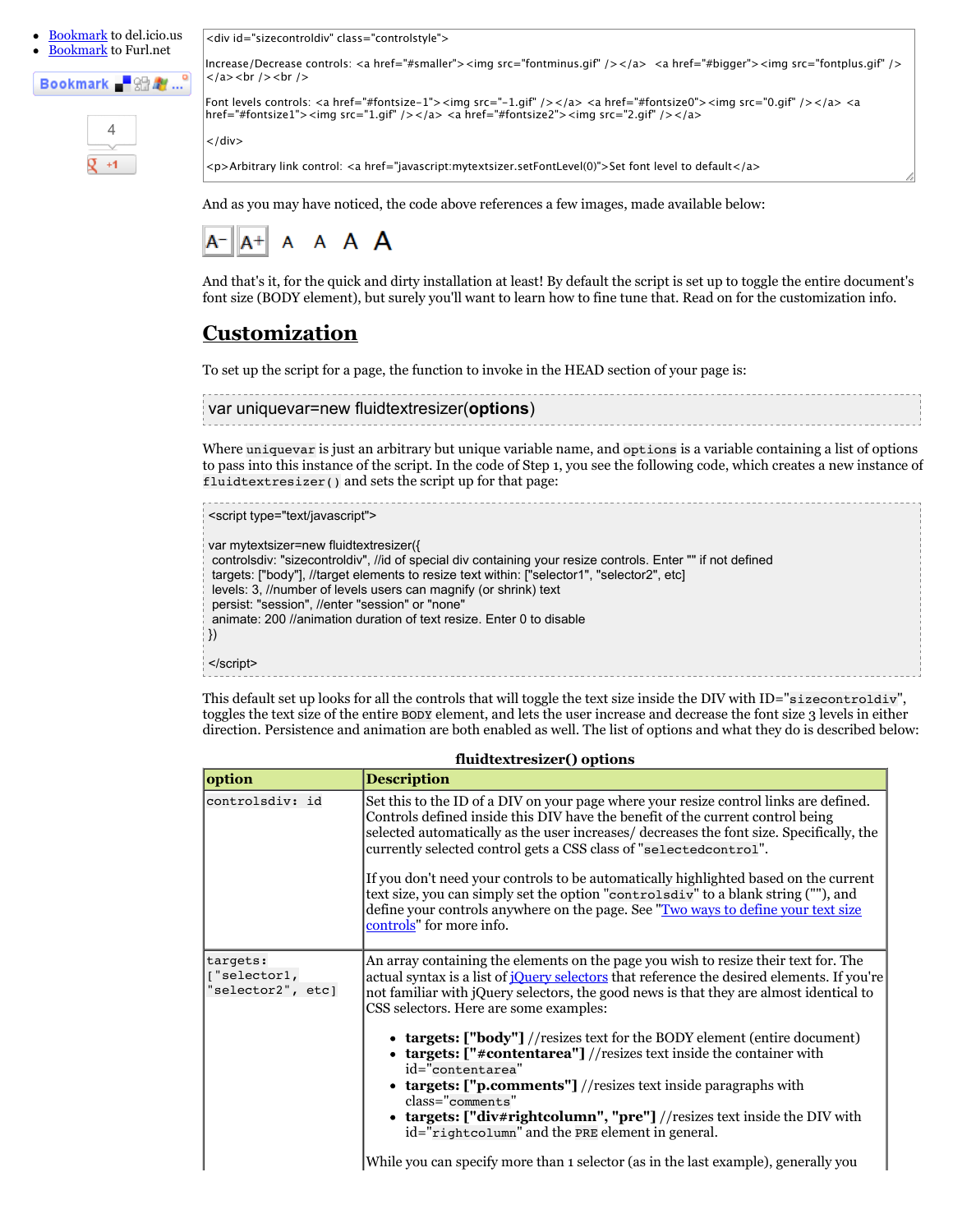|                          | don't need to, and furthermore, the more selectors you specify, the more expensive<br>the process of resizing the text. Try and minimize the number of selectors entered<br>and avoid general selectors that match multiple elements (ie: P, H2, PRE etc) when<br>possible. |
|--------------------------|-----------------------------------------------------------------------------------------------------------------------------------------------------------------------------------------------------------------------------------------------------------------------------|
| levels: integer          | A positive integer that sets the number of "levels" the user can increase/decrease the<br>text size by. Once the user goes pass that level, no further changes are made. <b>Note:</b><br>Each level of change is around 1.2x the previous font size in either direction.    |
|                          | Lets say you've defined "increase and "decrease" controls on your page:<br>When "levels" is set to 3, that means the two controls will cease to work further when                                                                                                           |
|                          | they have been clicked on 3 times.                                                                                                                                                                                                                                          |
| persist: "string"        | Specify whether changes to the text size should be persisted for the duration of the<br>browser session: enter "session" or "none".                                                                                                                                         |
| animate:<br>milliseconds | Sets the duration of the animation in milliseconds when the font is resized. To<br>disable animation all together, set it to o.                                                                                                                                             |

#### **Two ways to define your text size controls**

Once you've initialized an instance of Fluid Text Resizer on the page, next comes the fun part- defining the controls for it.

To better explain things, lets create a new instance of Fluid Text Resizer that changes the text size of specific DIVs on the page, and illustrate the two ways you can create controls for it.

<script type="text/javascript"> var **mytextsizer2**=new fluidtextresizer({ controlsdiv: "mycontentcontrol", //id of special div containing your resize controls. Enter "" if not defined targets: [".mycontent"], //target elements to resize text within: ["selector1", "selector2", etc] levels: 2, //number of levels users can magnify (or shrink) text persist: "session", //enter "session" or "none" animate: 200 //animation duration of text resize. Enter 0 to disable }) </script>

**Sample P with Class="mycontent":**

In typography, a font is traditionally defined as a complete character set of a single size and style of a particular typeface. For example, the set of all characters for 9-point Bulmer italic is a font, and the 10-point size would be a separate font, as would the 9-point upright. After the introduction of computer fonts based on fully scalable outlines, a broader definition evolved. Font is no longer size-specific, but still refers to a single style. Bulmer regular, Bulmer italic, Bulmer bold and Bulmer bold italic are four fonts, but one typeface.

So the script is initialized. Lets run down the two ways we can define the controls for it.

## **1) Define the controls inside a special DIV, with their href attribute set to special values**

 The first way to define your controls is to create a blank DIV anywhere on your page with a unique ID, and define your controls inside this DIV. The advantage of this method of defining your controls is that the script will automatically select the control that corresponds to the current text size when the page loads or as you toggle it:

```
<div id="mycontentcontrol" class="controlstyle">
Increase/Decrease controls: <a href="#smaller"><img src="fontminus.gif" /></a> &nbsp;<a href="#bigger"><img
src="fontplus.gif" /></a><br />> /><br />
Font levels controls: <a href="#fontsize-1"><img src="-1.gif" /></a> <a href="#fontsize0"><img src="0.gif" /></a> <a
href="#fontsize1"><img src="1.gif" /></a> <a href="#fontsize2"><img src="2.gif" /></a>
</div>
```
**Demo controls:**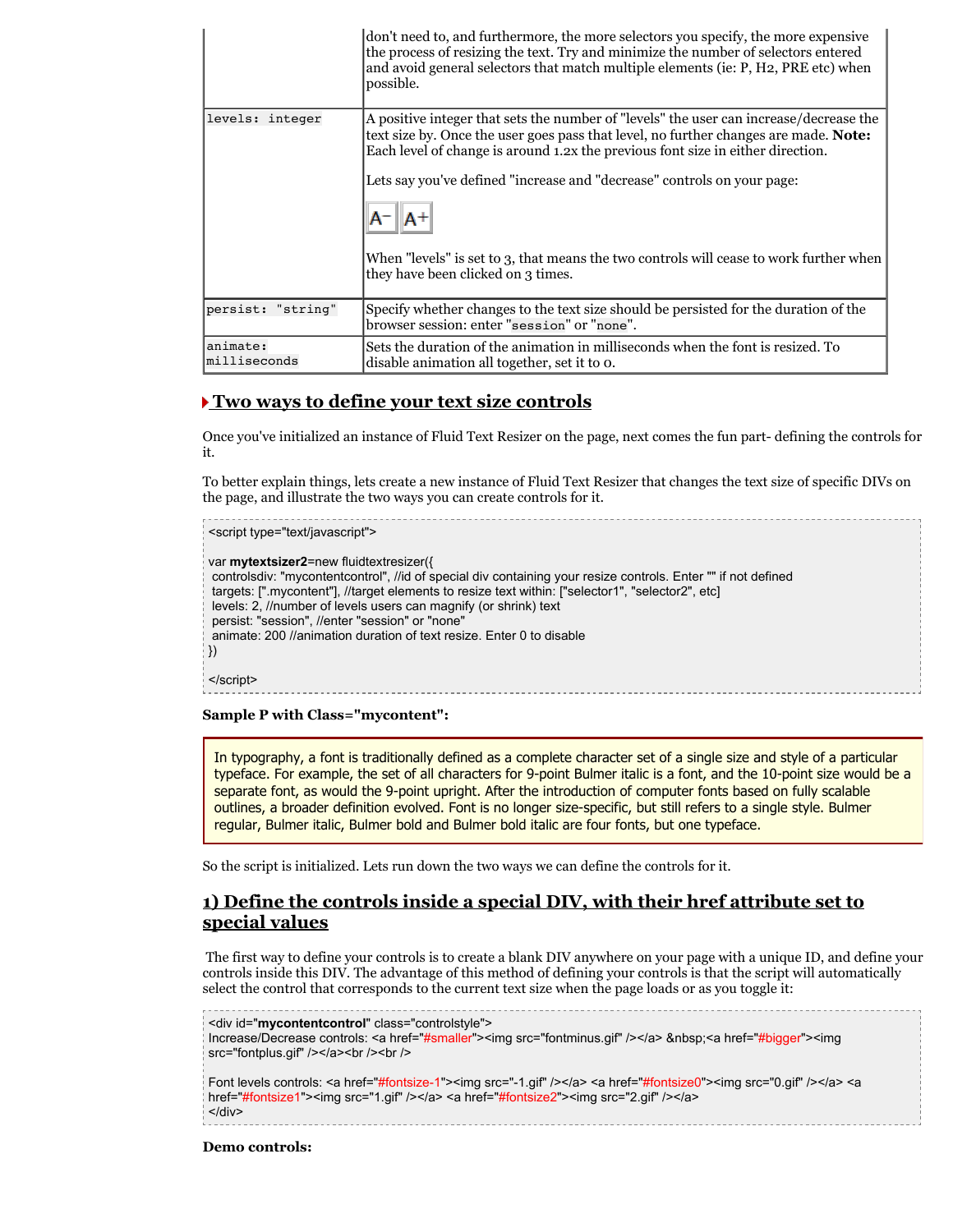

Set this DIV's ID to the value specified inside the "controlsdiv" option of the script, in this case, "mycontentcontrol". Then, define arbitrary links inside it with special href attribute values to give these links special meaning. The 3 values supported are:

- **#smaller**: A link carrying this href value will shrink the text size by 1 level each time it's clicked on.
- **#bigger**: A link carrying this href value will enlarge the text size by 1 level each time it's clicked on.
- **#fontsizeX**: A link carrying this href value will set the text size to the level as defined by "x". "X" should either be positive or negative number, or 0 to set the text size to its default size. Some examples: "#fontsize-3", "#fontsize0", "#fontsize2".

In the case of **#fontsizeX**: , as mentioned, a link with href set to "#fontsize0" would cause the text size to reset back to the default when clicked on, "#fontsize2" enlarge the text size by two levels etc. The link control that corresponds to the current text size will automatically be selected, by giving it a CSS class of "**selectedcontrol**". You should style this class in the HEAD section of your page as desired. Here we're doing so with a thick dark red bottom border:

.controlstyle a{ /\*links inside DIV sizecontroldiv\*/ outline:none; } .controlstyle a img{ /\*image links inside DIV sizecontroldiv\*/ border-width:0; } .controlstyle **a.selectedcontrol** img{ /\*selected control's image\*/ border-bottom:4px solid darkred; }

**Note:** When using the value "#fontsizeX" inside links, "x" should not exceed the value set by the "levels" option within fluidtextresizer(). If this option is set to 3 for example, links with the values "#fontsize4" or "fontsize-4" will have no effect when clicked on, as both exceed 3 as absolute numbers.

#### **2) Define arbitrary links anywhere on your page that act as controls**

You can also define arbitrary links anywhere on your page to manipulate the text size. Links defined in this manner however do not get automatically selected based on the current text size. It simply provides another way to implement the controls for your text resizer that can be placed in multiple locations on the page, or called dynamically inside a script. The JavaScript method to invoke is:

```
scriptinstance.setFontLevel(keyword)
```
Scriptinstance should be the variable name assigned to your script instance when you invoked fluidtextresizer(). Keyword should either be the string "smaller", "bigger", or an integer representing the level you want to change the text size to (0=reset font size to default level). With that said, here are some sample controls that make use of this method to toggle the text size of our demo paragraph:

#### **Sample P with Class="mycontent":**

In typography, a font is traditionally defined as a complete character set of a single size and style of a particular typeface. For example, the set of all characters for 9-point Bulmer italic is a font, and the 10-point size would be a separate font, as would the 9-point upright. After the introduction of computer fonts based on fully scalable outlines, a broader definition evolved. Font is no longer size-specific, but still refers to a single style. Bulmer regular, Bulmer italic, Bulmer bold and Bulmer bold italic are four fonts, but one typeface.

<a href="javascript:mytextsizer2.setFontLevel('smaller')"><img src="fontminus.gif" /></a> &nbsp; <a href="javascript:mytextsizer2.setFontLevel('bigger')"><img src="fontplus.gif" /></a><br />br

<a href="javascript:mytextsizer2.setFontLevel(-1)">Font Level -1</a> |

<a href="javascript:mytextsizer2.setFontLevel(0)">Default Level</a> |

<a href="javascript:mytextsizer2.setFontLevel(1)">Font Level 1</a> |

<a href="javascript:mytextsizer2.setFontLevel(2)">Font Level 2</a>

**Demo controls:**